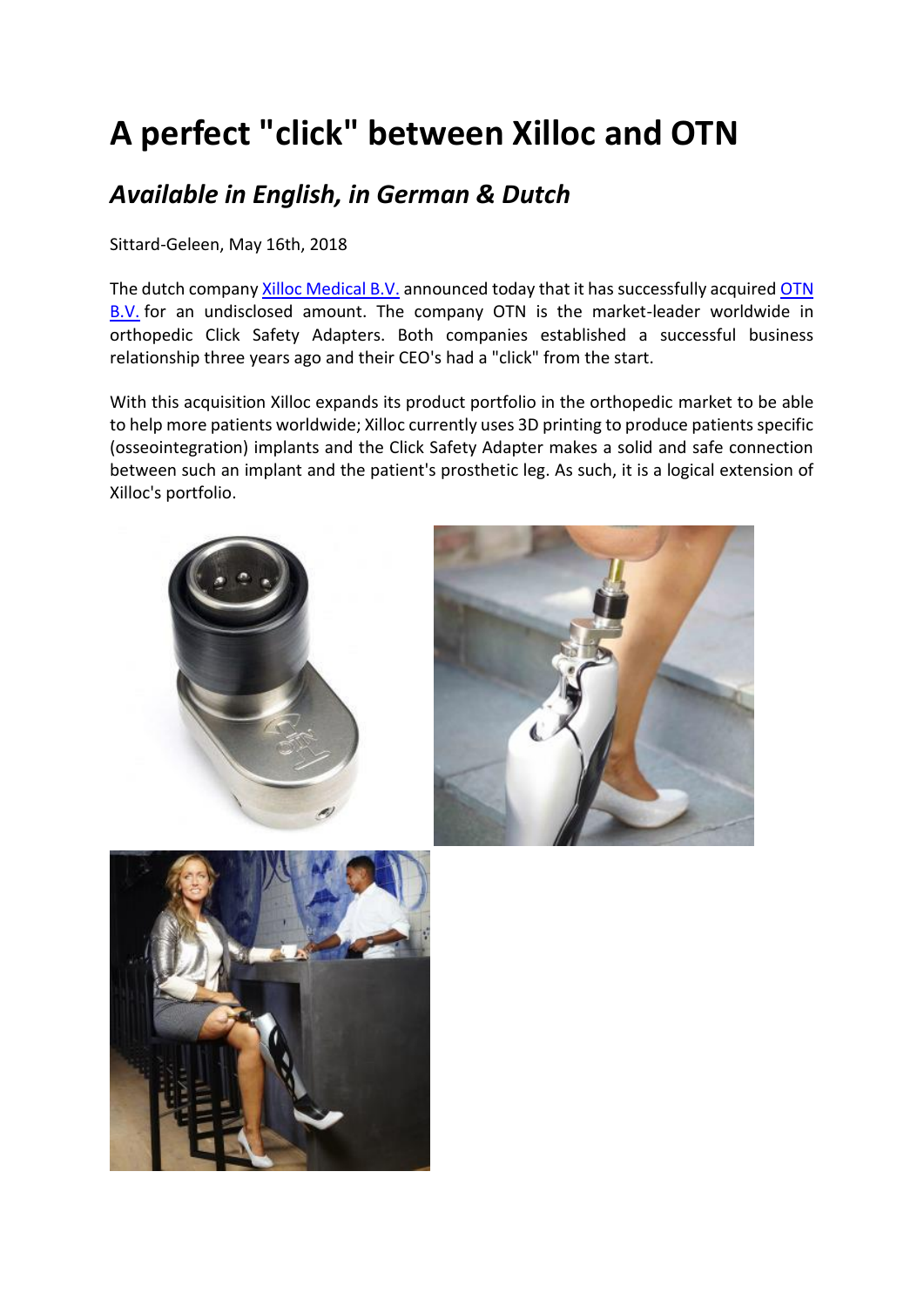# *Images of the world famous Click Safety Adapter*

"The Click Safety Adapter of OTN is a superb product helping many patients and I am proud that we can add it to our family of products, says Maikel Beerens, founder and CEO of Xilloc.

Proving that there is a "click" between Xilloc and OTN is the fact that their collaboration has led to the development of a new and improved version of the Click Safety Adapter, which will be soon available on the market. At the OT-World in Leipzig, the international trade show and world congres for the latest innovations in amputation and prosthetic technics, Xilloc will demonstrate in real life the next generation in Click Safety adapters.



# *Images of the newly announced Click Safety Adapter*

#### **Improved value for the Patient**

The difference between an osseointegration implant combined with a Xilloc Click Safety Adapter compared to the conventional socket prostheses placed over the soft tissue stump is clearly visualized on the skeleton stand in the X-Ray images below. With the Click Safety Adapter the prosthetic leg is connected directly onto the skeleton this provides stability and this allows for improved walking and joint movement. Where as the conventional socket prostheses often demonstrate the opposite resulting in an unhealthy stand of the body. This highly innovative technique contributes to the amputees' quality of life in an unrivaled way to date!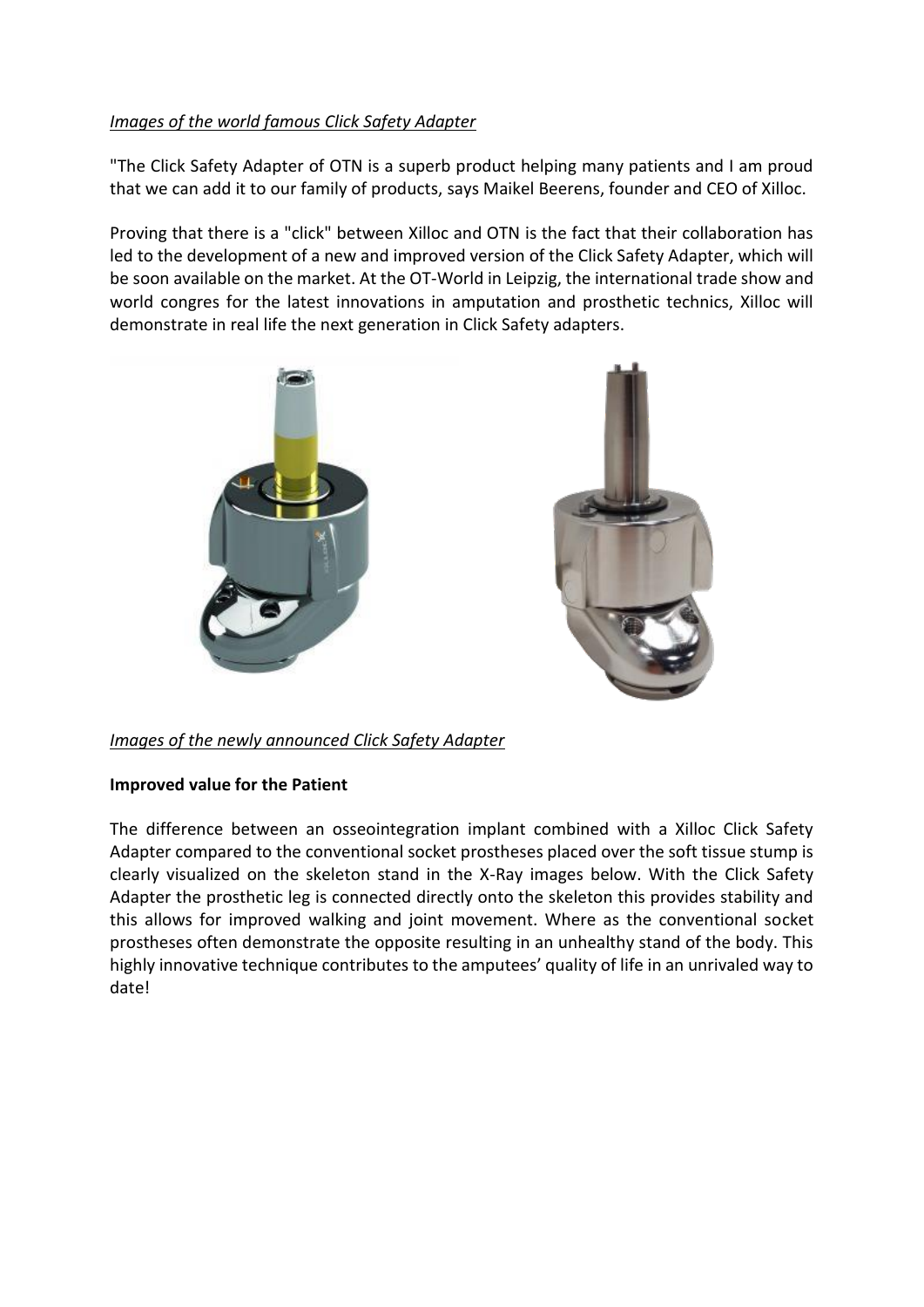

*Images of the Osseointegration with Click Safety Adapter system vs a conventional socket prosthes*

"In the last 50 years I have successfully realized my dreams and the world leading company in Click Safety Adapters, I'm proud to have found my equalities in Xilloc and its Team and Maikel to whom I'm leaving my life's work in trust to further help patients around the world, says Harry Jansen, founder and CEO of OTN who will enjoy his well deserved retirement.

#### **About Xilloc Medical**



Xilloc Medical B.V., founded, 24th of August 2011, is specialized in patient-specific medical devices and OEM Implant Manufacturing and is well known for using 3D printing to make custom implants, surgical guides and anatomical models. Xilloc made its name with the world's first 3D printed titanium cranial plate and the first 3D printed titanium mandible, [Forbes.](http://www.forbes.com/sites/alexknapp/2012/02/05/woman-has-jaw-replaced-with-3-d-printed-model/) Xilloc is home to the largest medical 3D printing factory in The Netherlands. [www.xilloc.com](http://www.xilloc.com/)

# **About OTN**



OTN B.V., founded in 20th of December 2009, developed the Click Safety Adapter as a way to make a sturdy and safe connection between a patient's osseointegration implant